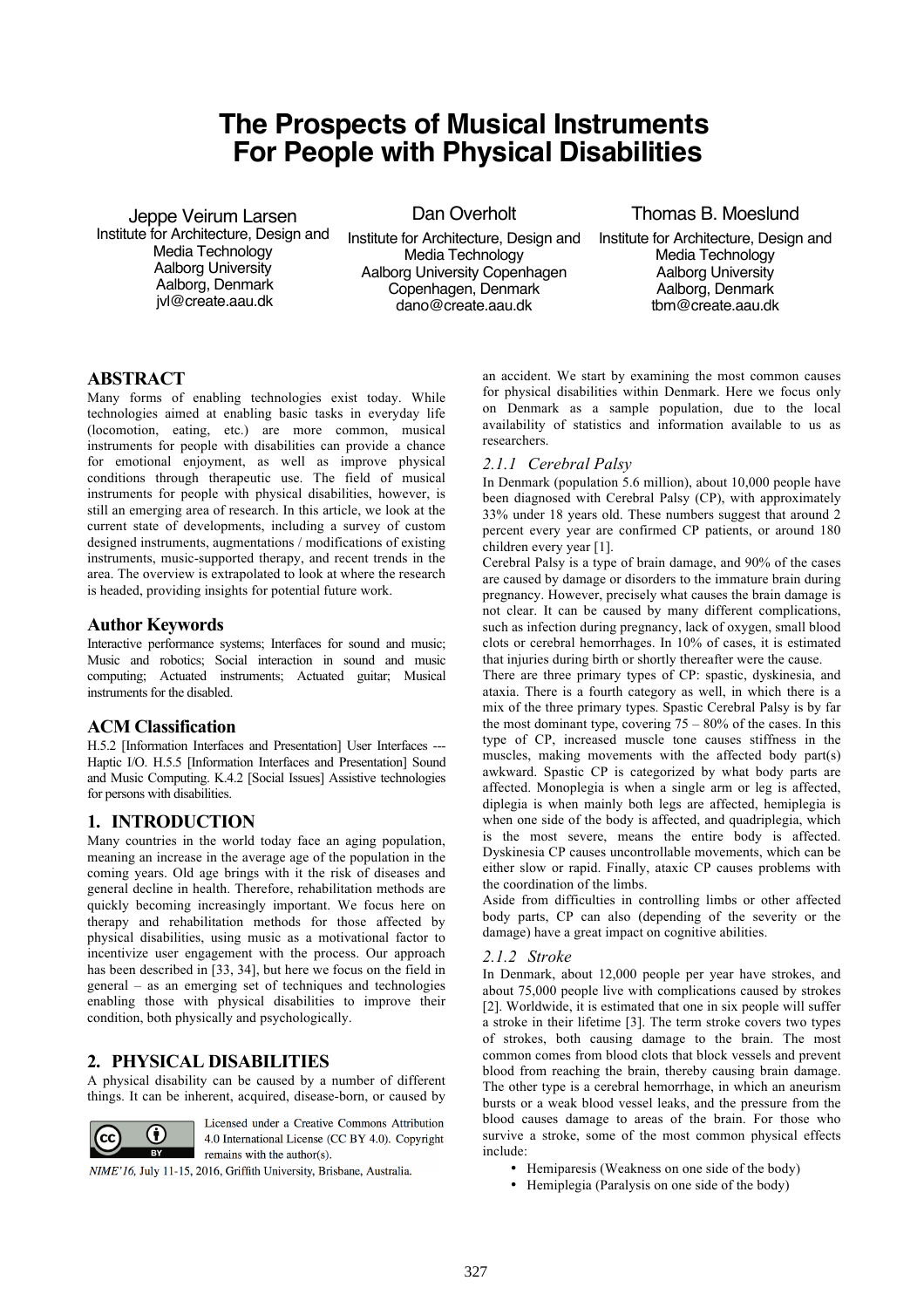• Dysarthria (Slurred speech or difficulty swallowing)

Along side any physical effects, there are many times cognitive and behavioral changes as well [4].

#### *2.1.3 Disease, Accidents and Amputation*

Accidents at home, in traffic or at work with trauma to the head (and /or severe damages to the extremities) can lead to physical disabilities as well. Diseases may also cause amputation, or brain damages that can lead to physical disabilities. Whatever the cause – be it Cerebral Palsy, a stroke, or anything else – the possibilities of improving and enjoying ones life with a physical disability are not static, and can potentially be enhanced through music.

### **3. BRAIN PLASTICITY AND MUSIC**

Our brains are capable of continual change via plasticity, which is a fundamental (re)organizational function of the human brain. Throughout our lifespan, the brain responds and changes its functional and structural organization [5] through events like maturation, learning and memory, adopting physical skills, recovery form injury, or coping with loss of sensory input like auditory or visual input, and much more [6]. This amazing function is extremely important throughout life, both when growing up and learning, but also following a brain injury.

Medical knowledge about plasticity is used in many different ways in rehabilitation, following strokes or accidents. Several studies have shown that intensive practice with e.g. constraintinduced therapy (CIT) [7] [8] with an impaired limb, can result in further recovery, even after reaching a plateau with less rapid progress in rehabilitation [7]. A change in the paradigms used within Music Therapy came from research in the mid-1990s focused on the relationship between brain functioning and music, demonstrating the experience-dependent plasticity [9] [10], and suggesting that music stimulates complex, cognitive, affective and sensorimotor processes in the brain [11] [12].

Why is music interesting when talking about plasticity? Music performance is one of the most demanding cognitive challenges that the human brain can endure. Music performance requires a number of advanced and precise skills involving auditorymotor interactions, activating areas in the brain such as the Motor Cortex, Dorsal and Ventral Premotor Cortex, Frontal Cortex, Superior Temporal Gyrus, and the Audio Cortex [13]. This broad exercise of the brain is why musicians are often used as examples of brain plasticity, with clear differences between a musicians and non-musicians brain. G. Schlaug et al. [14] compares the brain and cognitive effects on young children who had instrumental music training with children without any prior training. The research shows that certain transfer effects start to emerge in an early age, and get more and more pronounced as training continues. It comes as no surprise that structural changes appear in the areas linked to musical training, however very interesting structural differences occur outside these areas as well. This is an indication of transfer effects, which may indicate that playing a musical instrument would benefit other areas as well. Such research shows that playing music could be important for general cognitive rehabilitation purposes, as well as pure enjoyment and physical rehabilitation.

#### **4. MUSIC-SUPPORTED THERAPY**

The increased interest and research within the field of neuroscience and plasticity has altered the perspectives of traditional music therapy, that usually is connected with topics like well-being, emotional response and relationship building –

to a new model called Neurologic Music Therapy [9]. NMT has its focus on rehabilitation following e.g. strokes, and has grown rapidly over the last 20 years. In a series of papers [15][16][17] S. Schneider et al. compares a widely used rehabilitation method to improve motor skill recovery following a stroke, with a music-oriented approach. The method often used in rehabilitation is called CIT, which stand for Constraint-Induced Therapy. CIT is a standardized intensive rehabilitation intervention where the healthy extremity is in constraint several hours a day, thereby forcing the person to increase the use of the impaired extremity. The goal is through a high increase in use and thereby repetitive usage trying to cause plastic reorganization of neural networks in the brain [8].

Schneider et al. suggest a method they call Music-Supported Therapy (MST), which still builds on repetition but at the same time draws upon the additional benefits of active music making. They designed a training program according to the following principles:

- *Repetition:* Repetitive exercising of simple finger and arm movements.
- *Auditory Feedback:* Reinforcement of movement effect due to immediate auditory feedback supporting the precise timing control of movements.
- *Shaping:* Adapting the complexity of the required movements according to the individual progress.
- *Emotion:* Increased motivation of the patients due to the playfulness and emotional impact of making music and acquiring a new skill.

Their results compare conventional (CG), functional (FG) and music-supported therapy (MG) in a variety of tests. The results show MG as a substantial improvement in most test parameters pre- and post-test, when compared to CG and FG. However, their results are not conclusive as single variables need to be identified and further test will show which are significant, but there are clearly some aspect of music creation that yield far better results than conventional CG and FG rehabilitation methods [17].

# **5. MUSICAL INSTRUMENTS FOR PEOPLE WITH PHYSICAL IMPAIRMENTS**

The musical instruments used in S. Schneider et al.'s research are two commercially available products. One is a standard MIDI keyboard, and the other an electric drum set. The position of these devices was altered to fit the disabilities of the individual users in the test, but the devices themselves were not altered or modified in any way.

#### **5.1 Example of Custom Instruments**

S. Schneider et al. uses existing products for their research, which can work in certain cases. But it is also possible to create custom musical instruments designed for people with physical disabilities. Historically speaking, there have been a small number of such musical instruments targeting users with physical disabilities. We exclude instruments for those with cognitive disabilities, as it can often be the case that cognitively impaired users still have good enough motor skills to physically engage and play normal musical instrument as intended. Instruments for physically disabled users have come from either researchers or commercial vendors, as described below (in order of publication/release date).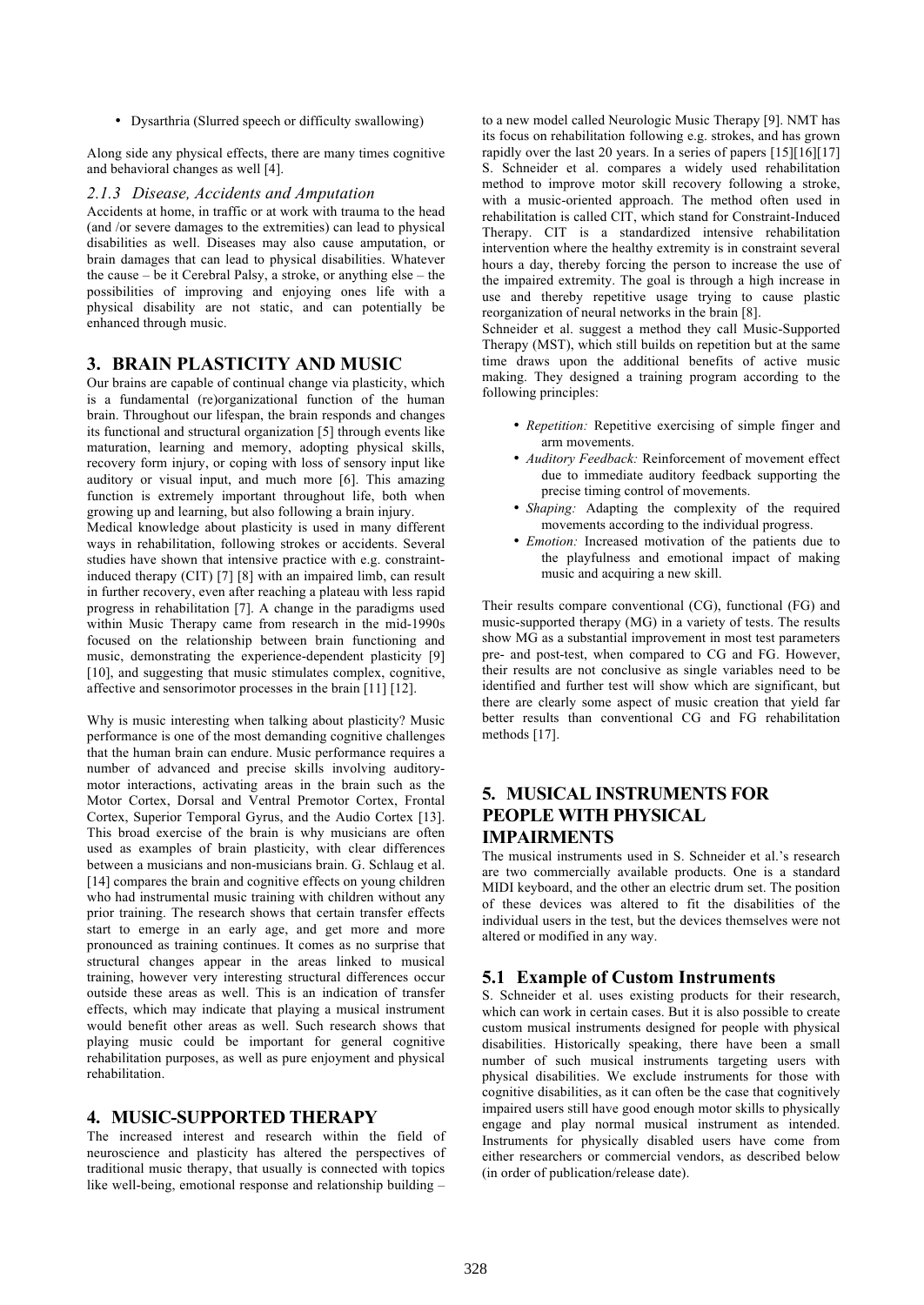Soundbeam (1989) [18] is a well known and well established commercial product for music creation for people with disabilities. It is also called 'the invisible expanding keyboard in space'. The soundbeam can use up to four beams that each consist of a housing containing an ultrasonic range sensor. The beams are connected to a hub that interprets the signals and extracts note and velocity for each beam and converts to MIDI. MIDI signals are then sent to a DAW or other music software that can playback samples. The beams have a range from 15 cm to 6 meters and can be divided in 64 notes.

EyeMusic (2004) [19] is both a performance and a playback instrument. EyeMusic uses an eyetracker that output the gaze position (x, y) 60 times pr. Second. Max/MSP is used for grabbing the eyetracker data. It operates with eye fixation, that has two parameters, deviation and duration. An obvious target group is people with severe disabilities or spinal injury, who may not able to move their body at all.

Movement-to-music computer technology: a developmental play experience for children with severe physical disabilities (2007) [20]. The MTM system consist of a web camera, screen and speakers connected to a computer. The camera captures the movement of the user. Tiny movements such as raising an eyebrow, to big movements such as waiving the arms are captured alike by the system. The screen shows the user, with colored shapes superimposed around their silhouette. These shapes correspond to a region of physical space surrounding the user, and a note is triggered when part of the body penetrates the boundary of one of the coloured shapes. This gives a visible and auditory feedback to the user, indicating that the shape has been activated. This adaptive approach is highly useful for a broad range of users.

Skoog (2008) [21] is an musical interface that where you can push 5 pads, hit it, squeeze it and twist it. It can play sounds using its own software or hook up to other software using its MIDI capabilities. It can expressively play five pre-defined notes that can be changed using the following software.

Beamz (2009) [22] is a controller consisting of four IR-beams. Each beam can be set to send a MIDI signal, thereby triggering any music software or hardware that supports MIDI. As the Beamz design only catches users interrupting the IR-beams, it is only trigger events that are generated (no velocity), and is also not able to take advantage of e.g. modulation that MIDI offers. However, Beamz is rather inexpensive, and targets schools for beginners to start experimenting with music, or as a tool for therapy and rehabilitation to inspire to movement and the enjoyment of music creation.

Computer Assisted Music Therapy: a Case Study of an Augmented Reality Musical System for Children with Cerebral Rehabilitation (2009) [23] uses an augmented reality system where coloured markers in front of a webcam represent a certain instrument and a particular note of that instrument. A note is played when a hand is in the centre of the marker. The use of the augmented graphics of the system is somewhat unclear from the publication, and the system is tested on a single individual, a child with CP of an unknown age, in a music therapy session. However, is suggested that he system could be used in daily sessions and clinical use.

TouchTone (2010) [24] is design for children with hemiplegic cerebral palsy. The unaffected hand triggers pitches using pressure sensitive pads, and the affected hand is used to shift pitches by invoking a momentary switch. The pressure pads are arranged in two rows of five where one row is a pentatonic scale and the other row can ad a note there has a pitch difference of a  $3<sup>rd</sup>$  or a  $5<sup>th</sup>$  of a corresponding pad. There is a LED on each pad to signal if it is active. This can be used as a learning mode, that allow the user to follow the LEDs. It was tested as an individual instrument with 6 children between 8 and 12 years of age, for 15 minutes each, as well as a group instrument with 12 children accompanying a music therapist.

Tongue Music (2010) [25] uses Hall sensors placed on a custom headset which acts as receiver for a magnet affixed to the tip of the tongue. The changing magnetic field is used as input. Moving the tongue creates different magnetic fields, which are interpreted by a microprocessor before being sent to a computer for sound creation. The instrument can play 10 minor and major notes as well as ambient sound, as designed. Tongue Music was demonstrated and 25 couples participated in what seems to be an unstructured test.

EyeGuitar (2010) [26] uses Eye Gaze as a mean of simplified input to play a guitar hero style game for people with disabilities. It is not a true musical instrument, as it can only play the selected song. However, it is a showcase of how to approach eye gaze/tracking for people with disabilities.

MusEEGk: A Brain Computer Musical Interface (2011) [27] creates a BCI using EEG to measure the P300 response. The BCI controls a sequencer, where the user can select notes on a matrix on a screen and position them in the sequencer grid. The sequencer itself has no latency, but current BCI technologies have a high latency. This leads to a limitation that the user at most can select or change 3 notes per minute with an average accuracy of 86%.

Robot-Assisted Guitar Hero for Finger Rehabilitation after Stroke (2012) [28] is a lightweight robot assisting the user in a naturalistic grasping movement of individual fingers. As the title states, a variant of the guitar hero theme was used to test the robot.

Rhyme: Musiking for All (2012) [29]. The RHYME project is a project that investigates the term musicking through Participatory Design and Design for All. The project has made two prototypes called ORFI and WAVE. "ORFI is a set of cocreative tangibles: The ORFI modules, or cushions, communicate wirelessly with each other. They can be freely built, thrown, played in and with as the user like. ORFI responds with changeable graphics, light, and music when the wings of the modules are bent, or the microphone is activated."[29].

Brainfingers (2013) [30] is a hands-free computer control developed by Brain Actuated Technologies Inc. A headband fitted with sensors detects electrical signals from facial muscles, eye movement and brain waves. Brainfingers does not directly target music creation, as it can solve many tasks such as simple clicking, to complex combinations of controls. It is software that converts all the sensor input data into controls termed Brainfingers. This software is useful for a broad range of users, especially people with severe disabilities.

"Musical co-creation"? Exploring health-promoting potentials on the use of musical and interactive tangibles for families with children with disabilities (2013) [31] is an article building upon the RHYME project. The article focuses on actual interaction with ORFI and co-creative tangibles. It has a primary focus on two users, a boy and a girl, and it discusses the theories behind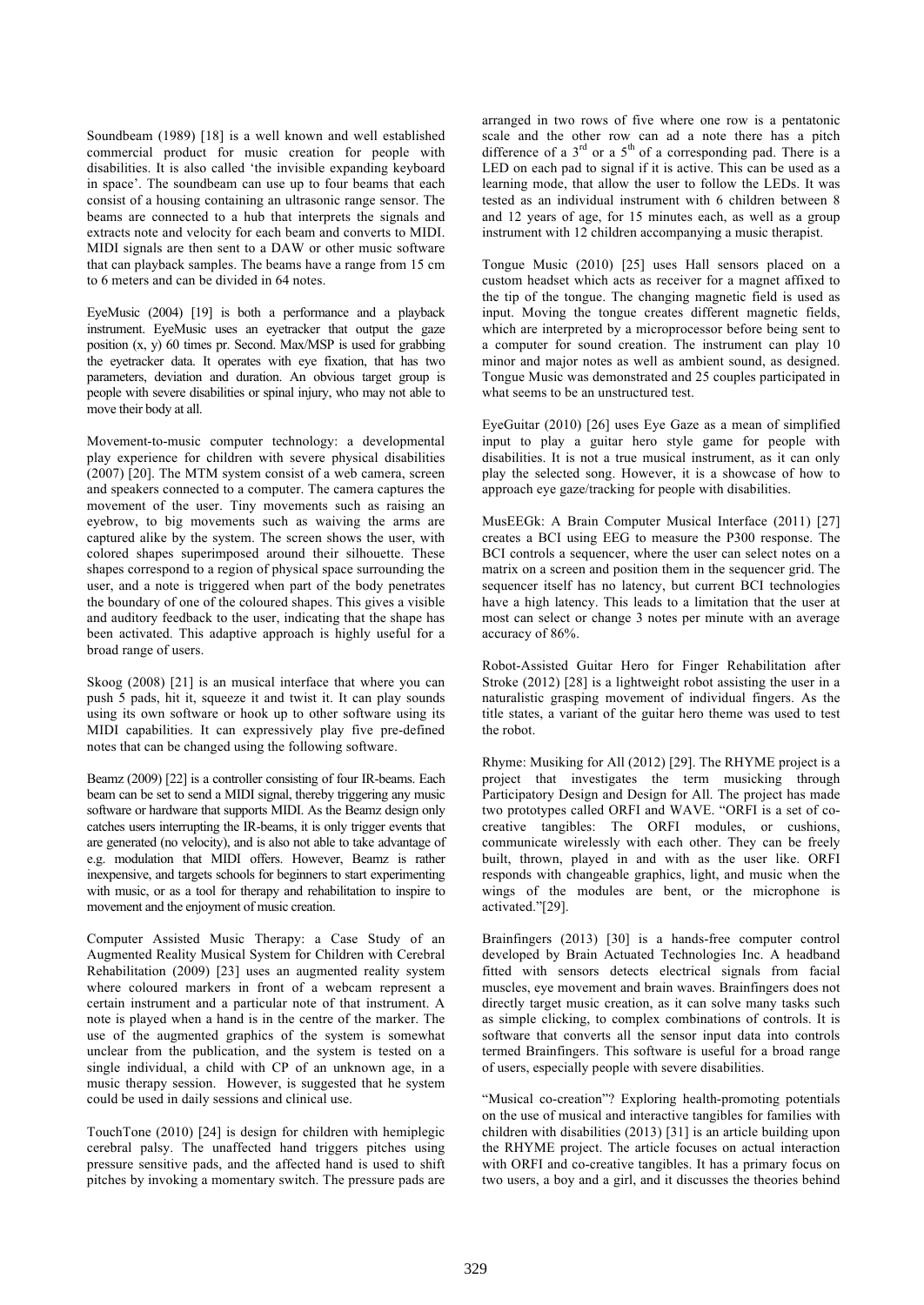the project, and how the children with their cognitive and physical disabilities interact with the system. The focus is on how users can benefit, but the article also discusses what might need to be changed in a future context.

The Actuated Guitar: A platform enabling alternative interaction methods (2013) [33], The Actuated Guitar: Implementation and User Test on Children with Hemiplegia (2014) [34]and Exercising the Tibialis Anterior Muscle of Children with Cerebral Palsy for Improved Neuroplasticity Using an Electrical Guitar (2014) [35] is a series of papers describing a project with focus on enabling or reenabling people to play a real electric guitar. The guitar is a fully functional guitar that can be hooked up to a guitar amplifier. The system uses a linear actuator for strumming the strings, and the neck is operated as usual by forming normal chords. In its current state, it is not able to mute individual strings or skip strings. The idea of modifying existing instruments is to open up the existing musical world for people who are not able to use their strumming hand, either as beginners or people who have played all their life and after a stroke or similar, are not able to play normally any more.

RoboTar (2013) [36] started as a kick-starter project, but was cancelled because of the low interest in the project. The device was finished anyway and is now a product you can by from the inventors' site. RoboTar is a device you strap on the neck of the guitar that can press down notes on all six strings along the first four frets. It is replacing the fretting hand/left arm for people with injuries and or disabilities. The device can be programmed from an app and you can cycle through pre-programmed chords via a foot pedal.

### **6. CONCLUSTION / DISCUSSION**

Performing music may or may not be inspiring for a particular person, no matter if it is during rehabilitation or not. However, it has enough potential benefits to justify that music-focused rehabilitation should be offered to those who would be interested in music-based therapy. That said, some are more into football, biking or running – and the broader the support within rehabilitation, the better. In the long run, it should be whatever motivates the individual to keep them on the path to rehabilitation.

The main criteria of Schneider et al. [15][16][17] was that the patients should have residual function of the affected extremity above a certain threshold, before they could contribute to the research. This makes sense, as the goal was to investigate if MST would improve the dexterity and motor function of an effected extremity, compared to traditional methods.

Using existing musical instruments for people with residual function in one or more extremities is an interesting approach, and opens up for a broad range of possibilities. Taking a drum kit as an example, this could be well suited for people with residual function in both upper and lower extremities, since they need to use both hands and feet when playing a drum kit. Drums could also be a good place to start for exercising coarse motor skills, rhythm, memory and timing. For exercising fine motor skill in the upper extremities (hands and fingers), piano or keyboard may be a good choice, as it gives the same benefits such as motor skills, rhythm, memory and timing.

But what is equally important is motivation and goal-setting [37]. It is well known that for improvement, practice is key. Practice without motivation is difficult and often results in skipping practice, meaning users will not reach their goals. By using (potentially modified) existing musical instruments, however, the benefit of constant inspiration from music on the radio, songs played in TV or on the Internet becomes present.

In addition, existing musical instruments can potentially open up for social activities more easily than entirely new

instruments. When using existing musical instruments (modified or not), one can bring their instrument to normal instrument lessons, or even join a band. Socializing is a crucial part of music, and is highly motivational (just as playing in team sports is for some).

But what about people with no residual movement in the effected extremities? What options do they have for exploring the joys of playing a real musical instrument, and gaining some of the same benefits as described above? Looking at the review of instruments designed specifically for people with disabilities, there are not a lot of existing / modified musical instruments. The development of instruments for people with disabilities often follows the trend of technological advances, which of course make sense to explore the new frontier technologically, and see if that can solve what other technologies before could not. But there is a remarkable lack of interest in making existing musical instruments accessible for people with moderate physical disabilities, who are well functioning enough to still have a social life and do self rehabilitation. People who have played music their whole life, but are then hit by a stroke end up from one day to the next e.g., not being able to move one arm. Only three papers in this survey, and one commercial product focus on an existing musical instrument.

If one follows the newest technological solutions, it might be argued that the "Holy Grail" within musical instruments for people with physical disabilities, would be a 100% adaptive instrument. Such an instrument would always fit the user, and give them the degrees of freedom and expression that people without disabilities would have. However, it is our suspicion that after an initial honeymoon with such an instrument, most would lose interest in it. People often learn by imitating other people like their parents, siblings, friends, teachers or coworkers. But an adaptive instrument would give different gestures for a given sound for different users, meaning that it will never be able to be replicated in the same way as another user. This isolates players, making it impossible to learn from each other directly. One of the most exiting and challenging parts of playing a musical instrument is to learn from others playing the same instrument.

# **7. ACKNOWLEDGMENTS**

Funding for this work was provided, in part, by grants from Ludvig og Sara Elsass Fond in Copenhagen, Denmark.

# **8. REFERENCES**

- [1] "Spastikerforeningen Landsforening for Cerebral Parese." [Online]. Available: http://www.spastikerforeningen.dk/. [Accessed: 11-Jan-2016].
- [2] "Hjernesagen livet med hjerneskade." [Online]. Available: http://www.hjernesagen.dk/. [Accessed: 15- Jan-2016].
- [3] S. Seshadri and P. A. Wolf, "Lifetime risk of stroke and dementia: current concepts, and estimates from the Framingham Study," *Lancet Neurol.*, vol. 6, no. 12, pp. 1106–1114, 2007.
- [4] "American Stroke Association Building healthier lives, free of stroke and cardiovascular diseases." [Online]. Available: http://www.strokeassociation.org/STROKEORG/. [Accessed: 15-Jan-2016].
- [5] R. Nudo, "Adaptive plasticity in motor cortex: implications for rehabilitation after brain injury," *J. Rehabil. Med.*, vol. 35, no. 0, pp. 7–10, Oct. 2003.
- [6] C. Y. Wan and G. Schlaug, "Music Making as a Tool for Promoting Brain Plasticity across the Life Span," *The Neuroscientist*, vol. 16, no. 5, pp. 566–577, Oct. 2010.